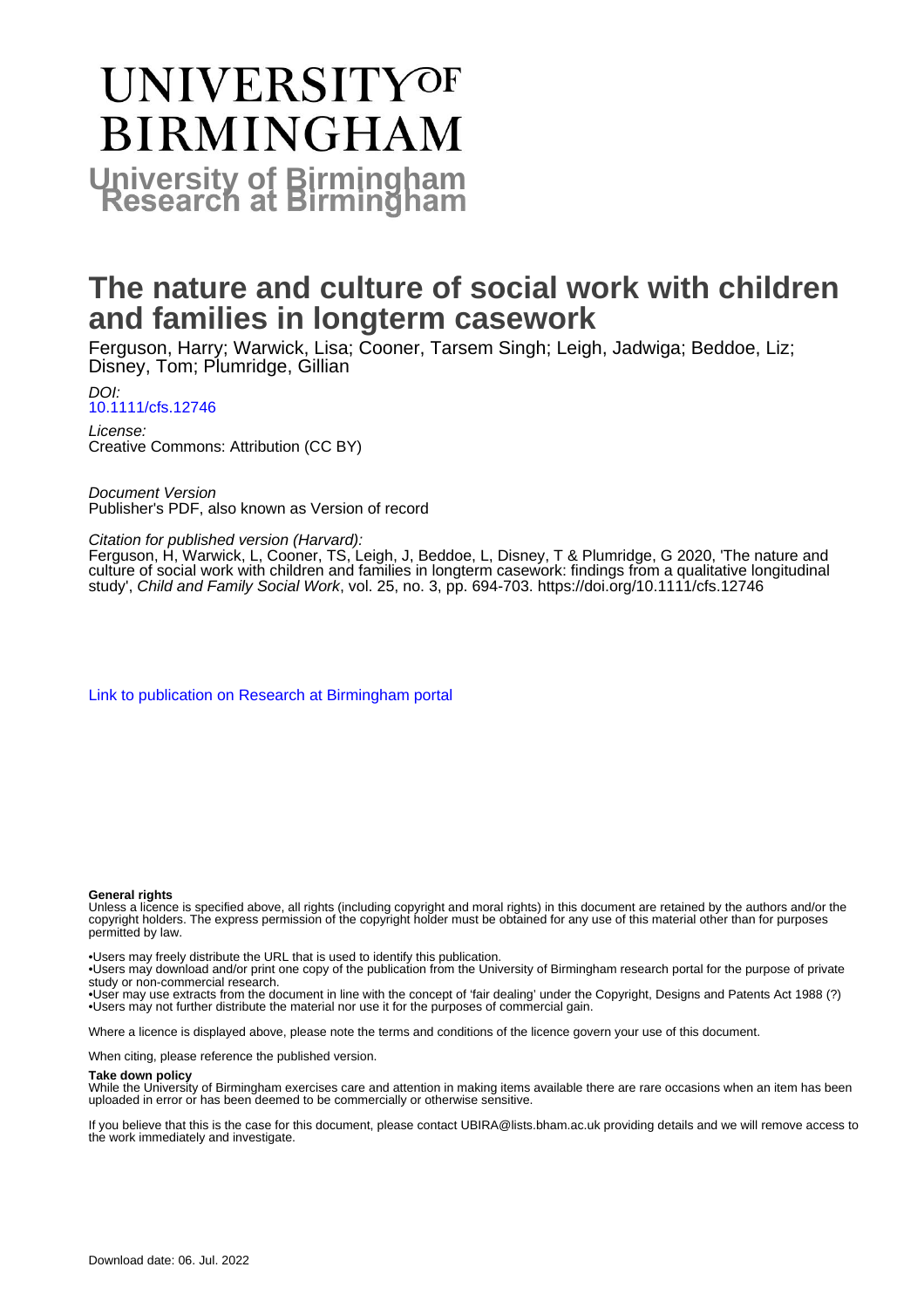# ORIGINAL ARTICLE

:HILD & FAMILY **WILEY** 

# The nature and culture of social work with children and families in long-term casework: Findings from a qualitative longitudinal study

Harry Ferguson, Professor of Social Work<sup>1</sup>  $\bullet$  | Lisa Warwick, Assistant Professor in Social Work<sup>2</sup> | Tarsem Singh Cooner, Senior Lecturer in Social Work<sup>3</sup> | Jadwiga Leigh, Senior Lecturer in Social Work<sup>4</sup> | Liz Beddoe, Professor of Social Work<sup>5</sup> | Tom Disney, Senior Lecturer in Childhood Studies<sup>6</sup> | Gillian Plumridge, Research Fellow<sup>1</sup>

<sup>1</sup> Department of Social Work and Social Care, University of Birmingham, Birmingham, UK

<sup>2</sup>B6 Law and Social Sciences, University of Nottingham, Nottingham, UK

<sup>3</sup>Muirhead Tower, The University of Birmingham, Birmingham, UK

4 Bowland College, Lancaster University, Lancaster, UK

5 School of Counselling, Human Services and Social Work Te Kura Tauwhiro Tangata, Faculty of Education and Social Work, University of Auckland, Auckland, New Zealand

6 Department of Social Work, Education & Community Wellbeing, C115, Coach Lane Campus, Northumbria University, Newcastle upon Tyne, UK

#### **Correspondence**

Professor Harry Ferguson, Professor of Social Work, Department of Social Work and Social Care, University of Birmingham, Muirhead Tower, Birmingham BT15 2TT, UK. Email: [h.ferguson.3@bham.ac.uk](mailto:h.ferguson.3@bham.ac.uk)

Funding information Economic and Social Research Council, Grant/ Award Number: ES/N012453/2

#### Abstract

Social work in the United Kingdom is preoccupied with what social workers cannot do due to having limited time to spend with service users. Yet remarkably little research has examined what social workers actually do, especially in long-term relationships. This paper draws from an ethnographic study of two social work departments in England that spent 15 months observing practice and organizational life. Our findings show that social work some of the time has a significant amount of involvement with some service users and the dominant view that relationship-based practice is rarely achieved is in need of some revision. However, families at one research site received a much more substantial, reliable overall service due to the additional input of family support workers and having a stable workforce who had their own desks and were co-located with managers in small team offices. This generated a much more supportive, reflective culture for social workers and service users than at the second site, a large open plan "hot-desking" office. Drawing on relational, systemic, and complexity theories, the paper shows how the nature of what social workers do and culture of practice are shaped by the interaction between available services, office designs, and practitioners', managers', and service users' experiences of relating together.

#### KEYWORDS

child protection, children and families, family support, home visits, organizational culture, social work, ethnographic research

This is an open access article under the terms of the [Creative Commons Attribution](http://creativecommons.org/licenses/by/4.0/) License, which permits use, distribution and reproduction in any medium, provided the original work is properly cited.

© 2020 The Authors. Child & Family Social Work published by John Wiley & Sons Ltd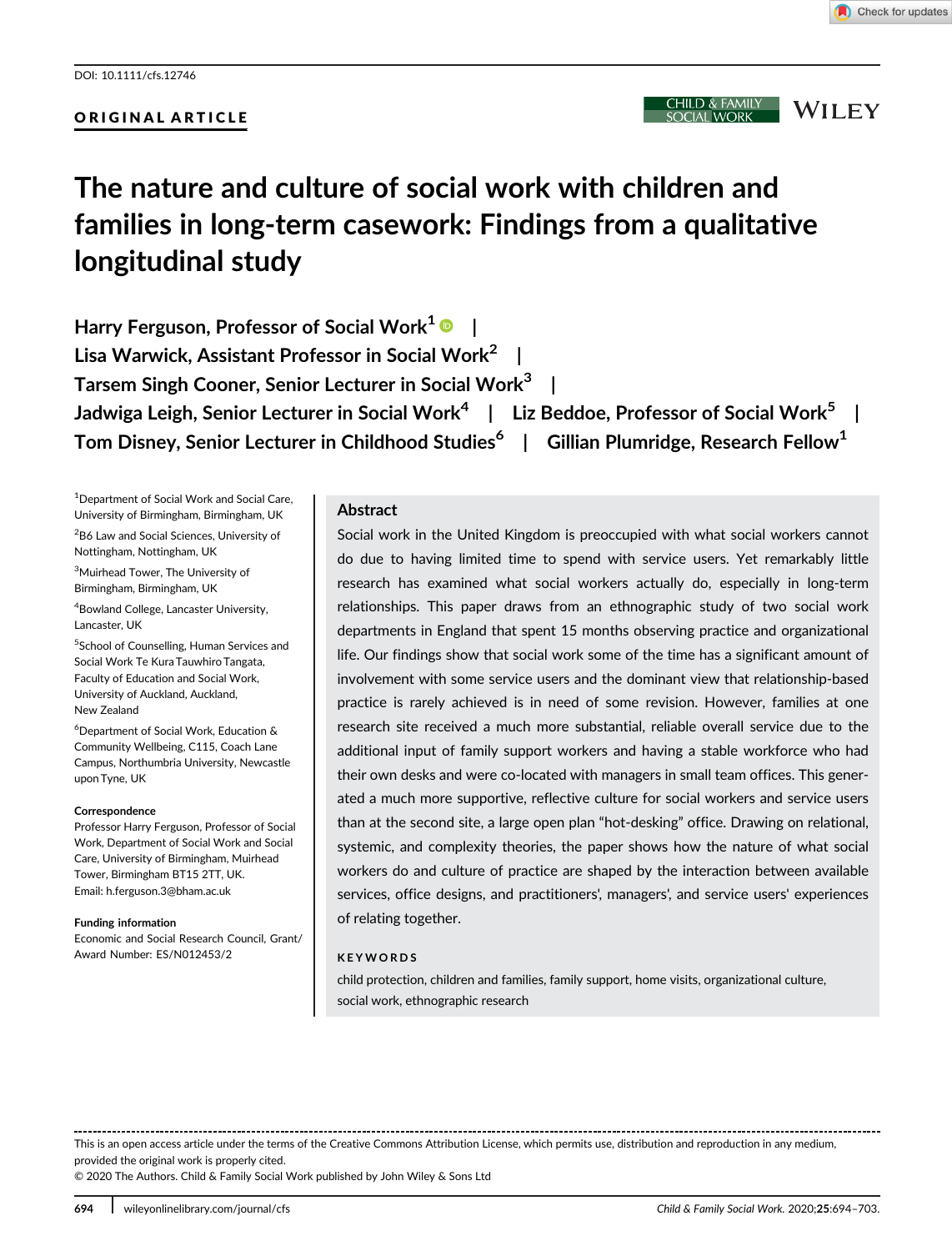### 1 | INTRODUCTION

For a profession to understand itself—and to be able to explain itself to others—it should be able to set out its aims, everyday routines, practices, and their effects. Knowledge that counselling and psychotherapy sessions last 50 min and that they go on in the setting of the consulting room is central to the very definition of what those professions are and provide. However, while social work is well informed by professional ethics and methods (Payne, 2016), in the United Kingdom at least it is unable to give a similar account of itself because it has no equivalent knowledge base about what practitioners actually do (Ferguson, 2016a). Narratives about social work in the United Kingdom are preoccupied with what social workers cannot do because high caseloads, extensive case recording, and tight timescales for completion of work limit contact with service users (Broadhurst, Wastell, White, Hall, Peckover, Thompson, Pithouse, and Davey, 2010; Munro, 2011). The dominant impression given is that service delivery is based on following procedures (Department for Education, 2015) rather than assessed need and that social workers are usually only able to meet the statutory requirements to visit children and families on child protection plans to a minimum standard of at least once a month. Yet little research has been done that examines the core practices of social work, especially in long-term work, such as how frequently service users are seen, where and for how long they are seen, and the effects these practices and relationships have. The aim of this paper is to contribute to filling this gap in knowledge by presenting the findings from a qualitative longitudinal study of social work and child protection practice.

Fifteen months were spent doing ethnographic research on two sites in different parts of England, observing practice and organizational life. At one site, which we will refer to as the "small team office," social workers were co-located with their team managers and family support workers in small rooms and all had their own desks. At the other site, the "hot-desking office," staff did not have an allocated desk; team managers were located in a separate room, and the family support service was based in another building (Ferguson, et al., 2019). The central research questions were, how do social workers begin, develop, and sustain relationships with children and families over the longer term, or not do so? And what is the influence of organizational cultures, office designs, and forms of staff support and supervision on social workers and their relationships with children and families? This paper presents findings that relate to both those questions. It will be shown that the dominant view of social work as rarely achieving relationship-based practice is in need of some revision. Social workers at both sites did broadly similar amounts and types of work with families, and with some families this was a lot more than the statutory requirement. However, the level of the overall social care service (rather than just social work) provided at the small team office was significantly greater than at the hot-desking office. The organizational and practice cultures, the nature of help provided for families, and levels of job satisfaction and staff turnover differed significantly between the two sites. Drawing on relational, systemic, and complexity theories (Munro, 2005; Ruch, Turney, & Ward, 2018; Urry, 2003),

the paper shows that the making of social work practice and organizational culture is a product of the interplay between the availability of social work and family support services, the physical design of offices and proximity of managers to social workers, and the effect practitioners' and service users' experiences of relating together have on the organization.

After reviewing the literature and outlining the methodology of the study, the paper sets out the findings concerning the nature and frequency of contact between social care and families. We then analyse similarities and differences in the practice of the two social work departments and explain and conceptualize the variations between them.

# 2 | RESEARCHING PRACTICE AND LONG-TERM RELATIONSHIPS IN SOCIAL WORK

Several valuable ethnographic studies of social work have explored what social workers do by focusing on the office environment and raised concerns about how the demands of "paperwork," high caseloads, managerial targets, and preoccupation with audit reduces the time available to do face to face work with service users (Broadhurst et al., 2010; Leigh, 2017; Jeyasingham, 2016; Saltiel, 2016). The changing nature of work environments is evident in the estimate that 60% of social workers in England are now working in hot-desking environments without an allocated desk of their own and have to sit wherever is available on the day, typically in large call centre type environments (Social Lives, 2016). Jeyasingham's work (2018) is particularly important in showing the potentially isolating and stressful effects of hot-desking and "agile" working in child protection, due to the increasing separation of practitioners from each other, but also how some staff experience this office design as providing some pleasure, convenience, and freedom. Team identity has been shown to be fostered more effectively through assigned desks, rather than open plan offices and agile working (Halford, 2004).

Glisson and Hemmelgarn's (1998, p. 404) pioneering work found evidence that organizational climate, by which they mean the attitudes shared by employees about their work environment, is a major predictor of the quality and outcomes of children's services. Many social work agencies in the United Kingdom have engaged in strategic attempts to redesign their organizational structures, culture, and ways of delivering services, several under a government funded "innovation programme," and researchers are increasingly placing organizational issues centre stage (Sebba, Luke, McNeish, & Rees, 2017). Antonopoulou, Killian, and Forrester (2017) explored the links between the wider organizational restructuring of social work and employee stress and work engagement in child protection services in five local authorities across the United Kingdom with different organizational designs. Low stress levels were related to workers having a sense of job clarity and control and being provided with the necessary administrative and social support by their managers and their peers to deal effectively with their daily job pressures. Forrester et al. (2013) examined the connection between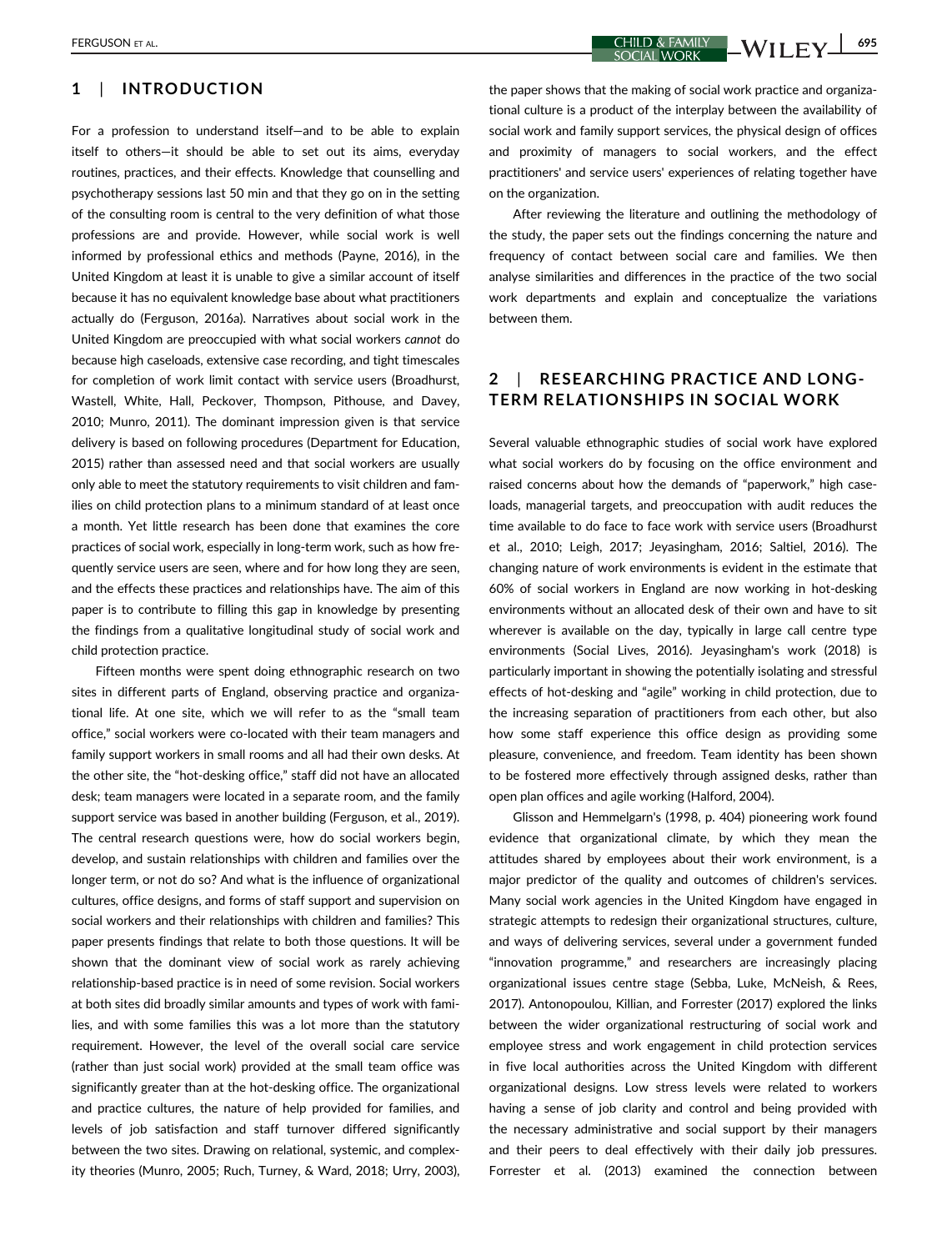organizational structures and systems and what occurs in practice with families and found that an organizational design where practitioners and managers were co-located in small "units" of staff who had shared knowledge of cases, managers did some casework and acted as case "consultants" and admin workers reduced bureaucratic demands on social workers enabled a more supportive environment for staff and for families. This has led Antonopoulou, Forrester, and colleagues to conceptualize organizational support as a framework of nine key organizational prerequisites for enabling practice, that is, "the things the organization had to do to allow workers to get on with the job" (Forrester et al., 2013, p. 107; Antonopoulou et al., 2017). This paper develops the insights from the above studies by focusing on finding out what the "job" entails and how social workers carry it out with service users. Forrester et al.'s (2013) methodology, like that of Wilkins and Whittaker (2018), did involve some observation of direct social work practice with families. A body of work is emerging based on observations of face to face practice as it is going on that has produced important insights into interactions between practitioners and service users on one-off encounters, especially on home visits (Ferguson, 2016a, 2016b, 2017, 2018a, 2018b; Forrester, Westlake, Killian, Antonopolou, McCann, Thurnham, Thomas, Waits, and Whittaker, 2019; Henderson, 2018; Noyes, 2018; Winter et al., 2017; Ruch, Winter, Cree, Hallett, & Hadfield, 2017). However, what research has not investigated in a sustained way is the effects of office designs and other organizational factors on relationships and actual practice with service users, especially in long-term casework. Our findings extend the boundaries of knowledge even further than that by showing how organizational routines and culture are also made from practice and the effects of social workers having resources like family support to draw on and co-working with colleagues and their managers.

Our study was the first to use participant observation to inquire into long-term social work practice and relationships. By also focusing on organizational routines and cultures and their effects on practice, the research sought to break new ground by connecting the ways in which the experiences and spaces of home, office and practice intermingle to shape child protection practice. So we chose research sites that had different office designs: At the hot-desking organization/office (HDO), 60 staff were all accommodated together in the same large room, organized into teams of six to eight social workers, a team manager, and admin officer. Staff did not have an allocated desk, there was no on-site family support service, and social work team managers were located in a separate room. In the small team organization/office (STO), staff were organized into units of two or three social workers who were co-located with their team manager, an administrator, and a family support worker in small rooms, and all had their own allocated desks.

During the 15 months of fieldwork we conducted in these two local authorities in England, we were based in long-term social work teams whose primary role was child protection. Encounters between service users and practitioners were observed and audio recorded. Social workers were interviewed prior to and after the encounters most often in the car on the way there and back. We also observed how social workers and managers worked and interacted in their offices, including in supervision. We spent the first 3 months building the sample of 30 child protection cases (15 at each site) that were then followed for as long as social work were involved for up to 12 months. Twelve of the 30 sample cases stayed open and were shadowed for the full 12 months, two for 11 months, and a total of 28 for at least 6 months. This provided a sample size that was big enough to include a broad range of cases and small enough to enable the depth of qualitative inquiry over time that was needed. This enabled us to draw out how relationships were made, or not, and the processes of "change in the making" (Neale, 2019), or its absence. We also sought to interview at least one parent in each of the 30 cases up to three times over the year. A case study method provided a way of capturing what happened over time by assembling all the data that had been gathered on each family/case into a chronological narrative. We also gathered data from casefiles on total amounts of work done with families over the year and discovered that practitioners do not record the amount of time they spend with children and families on home visits, or elsewhere. So observing practice proved even more vital than anticipated because it revealed how much time was spent with service users.

In total, the research observed 271 encounters between social care staff and service users, of which 146 were home visits. Fifty-four staff supervisions were also observed, and 54 interviews took place with families. The data were inputted into QSR NVivo 11 software, coded, and thematic analysis and standard techniques of constant comparison were used to produce findings (Bryman, 2012). The research was ethically approved by the social work agencies who took part and the ethics committees of the participating universities. Professionals and families were only shadowed and interviewed if they gave informed consent. In the cases referred to in what follows, details have been changed to protect the anonymity of the families, professionals, and the sites (For a detailed account and analysis of the methodology, see Ferguson, et al., 2019).

In collecting and analysing the data, we drew on relational, systemic, and complexity theories (Munro, 2005; Ruch et al., 2018; Urry, 2003), which oriented us to how the nature of social work practice and organizational cultures cannot be reduced to single influences, such as whether or not staff have desks of their own. We follow Munro's argument that child protection is best understood as a "systems" phenomenon in how "Judgement and decision-making in child protection are best seen not as discrete acts performed by individuals in isolation but as part of a constant stream of activity, often spread across groups, and located within an organizational culture that limits their activities, sets up rewards and punishments, provides resources, and defines goals that are sometimes inconsistent" (Munro, 2005, p. 382). Through adopting an ethnographic, longitudinal, and comparative approach, we tried to capture the complexity of these "streams of activity" and how they were spread across groups—such as social work and family support services—and roles—such as managers and front-line workers (Disney, et al., 2019). This involves being open to how organizations and practices are created not only by governments, policies, and managers from the top down but also by the actions of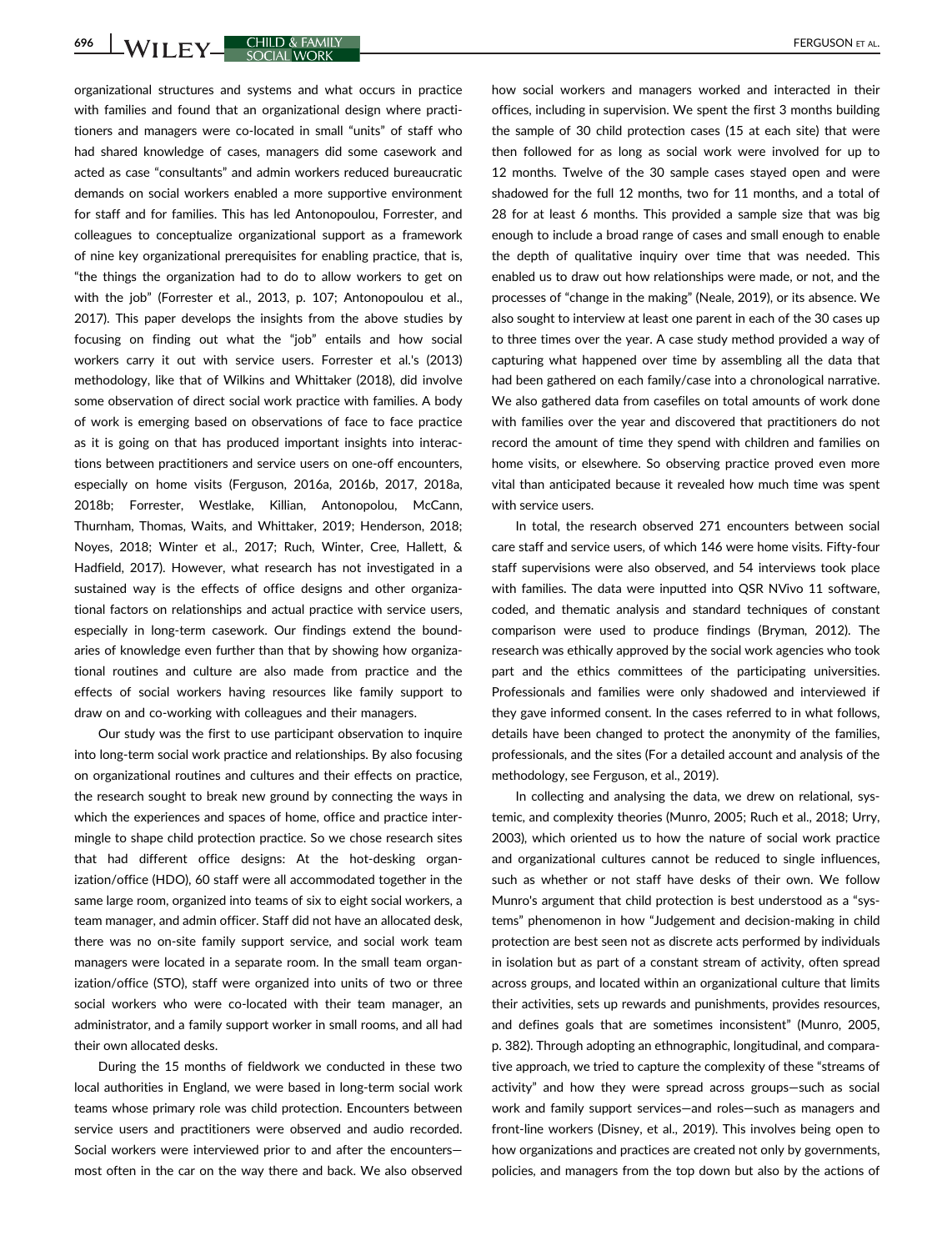practitioners and service users from the "bottom up." This means understanding social work in term of the countless "iterations" of practice that go on and in the complexity of the relationships between them that lead particular organizations, systems, offices, and cases to flow in particular directions and take recognizable cultural forms (cf, Urry, 2003, pp. 47–48).

# 3 | FINDINGS: ORGANIZATIONAL STRUCTURES

While we chose the sites because we knew they were organized differently in terms of office designs, we had limited other knowledge of what they were like, so we will begin by presenting some findings about organizational structures and cultures. At the STO, referral and initial assessment was done from another building, and social workers picked up new cases that were referred into them, while also holding cases they worked with for months and even years. At the HDO site, while the 60 or so social workers in the large room did not have an officially allocated desk because they were supposed to be hot desking, our observations showed that the majority sat in the same place every day and effectively claimed a desk. They were organized into a number of smaller and specialized social work teams: a "safeguarding hub," 10-day assessment team, 35-day assessment team, long-term team, a court team, and a looked-after children's team, each designed to work with families within specific timeframes and defined tasks. There were tensions at case transition points between all teams, and in both sites we observed multiple examples of push back against new referrals via discussions of thresholds (see also Platt, 2006). This meant that at the HDO site changes of social worker were built into the system, meaning that if families did meet the threshold for the long-term child protection team, they arrived there having already had a minimum of three previous social workers. This required families to repeatedly disclose often difficult information, to adapt to changing perceptions of risk and requirements for change, and to build relationships and trust with multiple workers. In contrast, at the STO, once families were referred by the assessment hub into the long-term team, the social worker was usually the second to be involved, and they remained with the family throughout their journey through the system. Although not without its own challenges, the STO system limited repetition and did not systemically inhibit the building of relationships and trust between families and workers.

The two organizations also had very different structures of additional professional support built into them. In the HDO, the admin support officer role was created to provide family support to families. We found however that what they actually did was only admin, such as organizing meetings, and they did not do any casework with families. There was a specialized family support team that was located in another building, who only undertook specific, time-limited pieces of intensive work and their threshold for accepting referrals was incredibly high, and most requests were denied. Moreover, the location of social and family support workers in different buildings inhibited opportunities for informal reflections and case discussions. At the STO site not only were the family support workers co-located in team rooms alongside social workers, team managers, and admin staff, they could also call on an external intensive family support service in highrisk cases that could if needed visit families daily. This resulted in differences in how children and families were worked with and created distinct organizational cultures. We found a remarkable difference in the retention of social workers at the two sites. During the 15-months of fieldwork, 42 social workers left the HDO, compared with only five in the STO. This very high turnover of staff meant that eight out of the 15 families we observed at the HDO had between two and five changes of worker during their time in the long-term child protection team, which was on top of the minimum of three social workers they had before entering the long-term team.

# 4 | WHAT SOCIAL WORKERS DO IN LONG-TERM CASEWORK

During the 12 months we shadowed the 15 cases at each site, the STO did considerably more casework than the HDO: 617 interactions with families compared with 371, 60% more (See Tables 1 and 2). A great deal of this difference is accounted for by the family support services provided by the STO. When only the activities that social workers undertook are included, they carried out 201 home visits at STO and 189 home visits at HDO. The HDO used the office slightly more as a site of practice (32 times) than the STO (25), while their use of case conferences and inter-professional 'core groups' that included family members was similar. The HDO saw children in schools (39) more often than STO (9), in part because a lot of school visits were done in one HDO case in particular. Generally, workers liked to see the children on some occasions away from their families and home. The key overall finding here is that when all the places where social workers saw children and families are counted, over the year, their contact with children and families was almost exactly the same, but when family support work is factored in, families at the STO generally got a much more substantial service.

In the STO site, seven of the 15 sample families received either input from the family support workers employed by the local authority or from the separate intensive family support service, while some families received both—in addition to social work. In contrast, just one family in the HDO received any family support service. Social workers in the STO almost certainly did fewer visits because family support services were also visiting. In some cases, they purposefully alternated their visits, while sometimes they visited together, particularly when it was anticipated to be a complex or potentially dangerous encounter. Although the availability of family support workers relieved the workloads of social workers at the STO to some extent, they had more to do because they kept on cases where children were taken into care, whereas the HDO did not. The STO did 27 visits to children in care over the year, compared with four at HDO and many more parenting assessments. While the rhythm of visiting varied depending upon the situation and need, the data suggest that generally in high risk or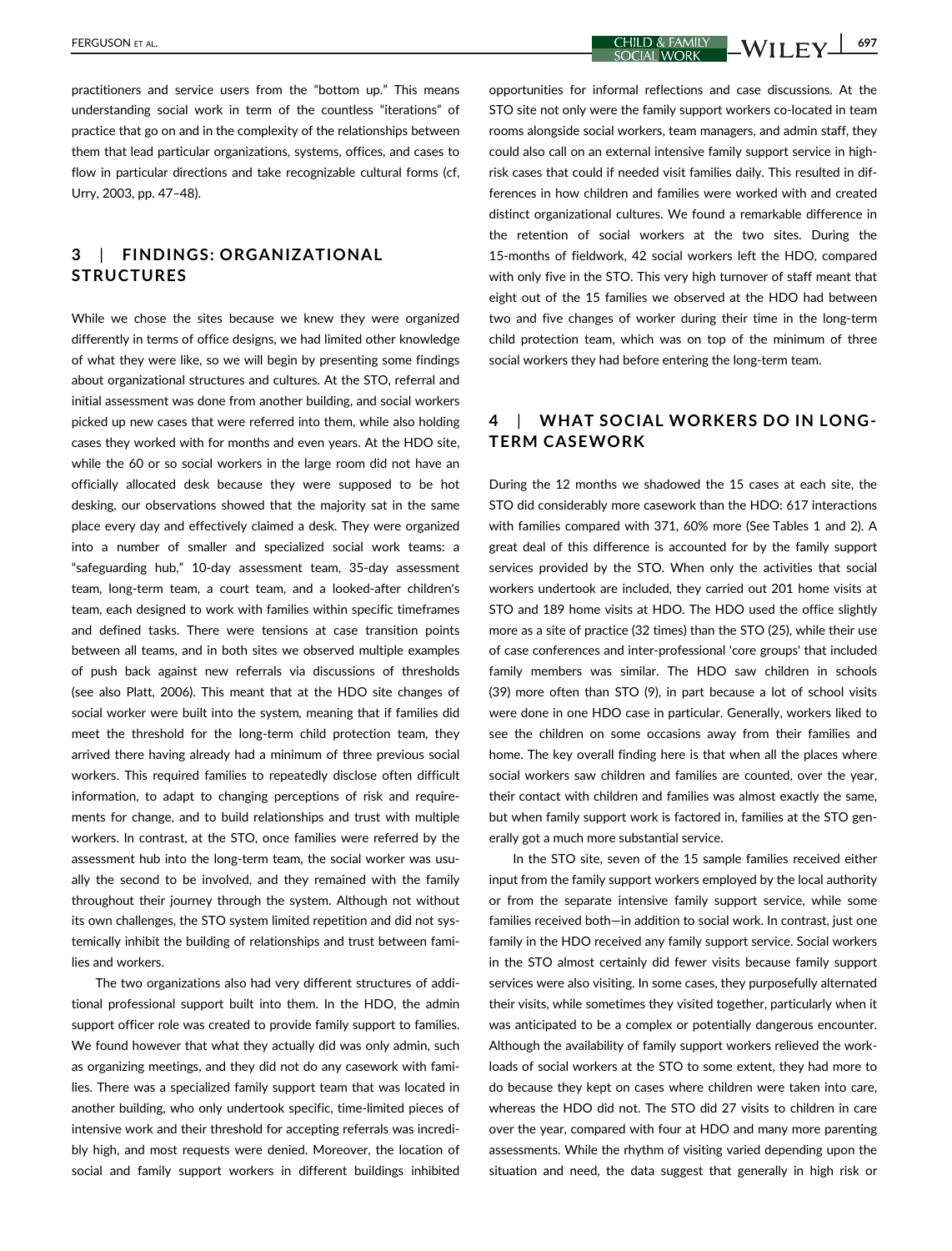| $\overline{\mathbf{r}}$                                                                                        |
|----------------------------------------------------------------------------------------------------------------|
|                                                                                                                |
| j                                                                                                              |
| ļ<br>Ï                                                                                                         |
|                                                                                                                |
|                                                                                                                |
|                                                                                                                |
| l                                                                                                              |
| i                                                                                                              |
|                                                                                                                |
| Í<br>Ì                                                                                                         |
|                                                                                                                |
|                                                                                                                |
| j                                                                                                              |
| i<br>ׇ֘֒                                                                                                       |
| ţ                                                                                                              |
|                                                                                                                |
| j                                                                                                              |
| i                                                                                                              |
|                                                                                                                |
| l                                                                                                              |
|                                                                                                                |
|                                                                                                                |
|                                                                                                                |
| j                                                                                                              |
| I<br>í                                                                                                         |
|                                                                                                                |
| ļ                                                                                                              |
| Ţ                                                                                                              |
| j                                                                                                              |
|                                                                                                                |
|                                                                                                                |
|                                                                                                                |
| j<br>ı<br>֖֖֖֖֚֚֚֚֚֚֬                                                                                          |
|                                                                                                                |
|                                                                                                                |
| 5)                                                                                                             |
| l                                                                                                              |
| j                                                                                                              |
|                                                                                                                |
| í                                                                                                              |
|                                                                                                                |
| į                                                                                                              |
|                                                                                                                |
| í<br>j                                                                                                         |
| ,<br>į                                                                                                         |
| and the state of the state of the state of the state of the state of the state of the state of the state of th |
| İ                                                                                                              |
|                                                                                                                |
|                                                                                                                |
|                                                                                                                |
| l<br>1                                                                                                         |
| i                                                                                                              |
|                                                                                                                |
| i                                                                                                              |
| i                                                                                                              |
| I                                                                                                              |
| Ï<br>l                                                                                                         |
| l                                                                                                              |
| ţ<br>֚֬֕<br>í                                                                                                  |
|                                                                                                                |
|                                                                                                                |
|                                                                                                                |
|                                                                                                                |
| i<br>1                                                                                                         |
| i<br>i                                                                                                         |
|                                                                                                                |
|                                                                                                                |
|                                                                                                                |
|                                                                                                                |
| tace<br>J                                                                                                      |
| I                                                                                                              |
|                                                                                                                |
|                                                                                                                |
| l                                                                                                              |
| l                                                                                                              |
| I                                                                                                              |
|                                                                                                                |
| ١                                                                                                              |
| i                                                                                                              |
| Ì                                                                                                              |
|                                                                                                                |
|                                                                                                                |
| į                                                                                                              |
|                                                                                                                |
|                                                                                                                |
| ı                                                                                                              |
| L<br>I                                                                                                         |
| J                                                                                                              |
| ľ<br>I<br>ė                                                                                                    |
| ₫<br>í<br>I                                                                                                    |

| Case         | shadowed<br>(months)<br>of time<br>Length           | visits <sup>a</sup><br>home<br>$\mathsf{S}$ | visits <sup>b</sup><br>home<br>FSW    | family support<br>Intensive<br>home<br>visits                                                                                                                                                                                                                                                                                                                                    | nursery<br>school/<br>visits<br>5M                                                                                                                                                                                                                                                                                                                                               | visits <sup>c</sup><br>Other                                                                                                                                                                                                                                                                                                                                                                                   | assessments<br>Parenting<br>(at home<br>or office) | the office<br>Meetings<br>family at<br>with | conferences<br>Case                                                                                                                                                                                                                                                                                                                                                              | groups<br>agency<br>Multi-<br>core                                                                                                                                                                                                                                                                                                                                               | meetings <sup>d</sup><br>Other                                                                                                                                                                                                                                                                                                                                                   | Court                                                                                                                                                                                                                                                                                                                                                                            | Other <sup>e</sup>                                                                                                                                                                                                                                                                                                                                                               | casework<br>family<br>Total<br>with | Average length<br>visits observed<br>of SW home<br>(mins) |
|--------------|-----------------------------------------------------|---------------------------------------------|---------------------------------------|----------------------------------------------------------------------------------------------------------------------------------------------------------------------------------------------------------------------------------------------------------------------------------------------------------------------------------------------------------------------------------|----------------------------------------------------------------------------------------------------------------------------------------------------------------------------------------------------------------------------------------------------------------------------------------------------------------------------------------------------------------------------------|----------------------------------------------------------------------------------------------------------------------------------------------------------------------------------------------------------------------------------------------------------------------------------------------------------------------------------------------------------------------------------------------------------------|----------------------------------------------------|---------------------------------------------|----------------------------------------------------------------------------------------------------------------------------------------------------------------------------------------------------------------------------------------------------------------------------------------------------------------------------------------------------------------------------------|----------------------------------------------------------------------------------------------------------------------------------------------------------------------------------------------------------------------------------------------------------------------------------------------------------------------------------------------------------------------------------|----------------------------------------------------------------------------------------------------------------------------------------------------------------------------------------------------------------------------------------------------------------------------------------------------------------------------------------------------------------------------------|----------------------------------------------------------------------------------------------------------------------------------------------------------------------------------------------------------------------------------------------------------------------------------------------------------------------------------------------------------------------------------|----------------------------------------------------------------------------------------------------------------------------------------------------------------------------------------------------------------------------------------------------------------------------------------------------------------------------------------------------------------------------------|-------------------------------------|-----------------------------------------------------------|
| <b>Adams</b> | $\overline{2}$                                      | $\overline{11}$                             | $\begin{array}{c} \hline \end{array}$ | $\begin{array}{c} \rule{0pt}{2.5ex} \rule{0pt}{2.5ex} \rule{0pt}{2.5ex} \rule{0pt}{2.5ex} \rule{0pt}{2.5ex} \rule{0pt}{2.5ex} \rule{0pt}{2.5ex} \rule{0pt}{2.5ex} \rule{0pt}{2.5ex} \rule{0pt}{2.5ex} \rule{0pt}{2.5ex} \rule{0pt}{2.5ex} \rule{0pt}{2.5ex} \rule{0pt}{2.5ex} \rule{0pt}{2.5ex} \rule{0pt}{2.5ex} \rule{0pt}{2.5ex} \rule{0pt}{2.5ex} \rule{0pt}{2.5ex} \rule{0$ | 1                                                                                                                                                                                                                                                                                                                                                                                | $\mid$                                                                                                                                                                                                                                                                                                                                                                                                         | I                                                  | 1                                           | 2                                                                                                                                                                                                                                                                                                                                                                                | $\sim$                                                                                                                                                                                                                                                                                                                                                                           | $\begin{array}{c} \rule{0pt}{2.5ex} \rule{0pt}{2.5ex} \rule{0pt}{2.5ex} \rule{0pt}{2.5ex} \rule{0pt}{2.5ex} \rule{0pt}{2.5ex} \rule{0pt}{2.5ex} \rule{0pt}{2.5ex} \rule{0pt}{2.5ex} \rule{0pt}{2.5ex} \rule{0pt}{2.5ex} \rule{0pt}{2.5ex} \rule{0pt}{2.5ex} \rule{0pt}{2.5ex} \rule{0pt}{2.5ex} \rule{0pt}{2.5ex} \rule{0pt}{2.5ex} \rule{0pt}{2.5ex} \rule{0pt}{2.5ex} \rule{0$ | $\begin{array}{c} \rule{0pt}{2.5ex} \rule{0pt}{2.5ex} \rule{0pt}{2.5ex} \rule{0pt}{2.5ex} \rule{0pt}{2.5ex} \rule{0pt}{2.5ex} \rule{0pt}{2.5ex} \rule{0pt}{2.5ex} \rule{0pt}{2.5ex} \rule{0pt}{2.5ex} \rule{0pt}{2.5ex} \rule{0pt}{2.5ex} \rule{0pt}{2.5ex} \rule{0pt}{2.5ex} \rule{0pt}{2.5ex} \rule{0pt}{2.5ex} \rule{0pt}{2.5ex} \rule{0pt}{2.5ex} \rule{0pt}{2.5ex} \rule{0$ | $\sf I$                                                                                                                                                                                                                                                                                                                                                                          | $\overline{17}$                     | 31                                                        |
| Brown        | 12                                                  | 17                                          | 2                                     | $\overline{1}$                                                                                                                                                                                                                                                                                                                                                                   |                                                                                                                                                                                                                                                                                                                                                                                  | 13                                                                                                                                                                                                                                                                                                                                                                                                             | 11                                                 | 5                                           | ω                                                                                                                                                                                                                                                                                                                                                                                | ς                                                                                                                                                                                                                                                                                                                                                                                | $\sigma$                                                                                                                                                                                                                                                                                                                                                                         |                                                                                                                                                                                                                                                                                                                                                                                  | $\sf I$                                                                                                                                                                                                                                                                                                                                                                          | 84                                  | 33                                                        |
| Clarke       | 12                                                  | 17                                          | L                                     | 34                                                                                                                                                                                                                                                                                                                                                                               | I                                                                                                                                                                                                                                                                                                                                                                                | I                                                                                                                                                                                                                                                                                                                                                                                                              | I                                                  | 4                                           | $\begin{array}{c} \rule{0pt}{2.5ex} \rule{0pt}{2.5ex} \rule{0pt}{2.5ex} \rule{0pt}{2.5ex} \rule{0pt}{2.5ex} \rule{0pt}{2.5ex} \rule{0pt}{2.5ex} \rule{0pt}{2.5ex} \rule{0pt}{2.5ex} \rule{0pt}{2.5ex} \rule{0pt}{2.5ex} \rule{0pt}{2.5ex} \rule{0pt}{2.5ex} \rule{0pt}{2.5ex} \rule{0pt}{2.5ex} \rule{0pt}{2.5ex} \rule{0pt}{2.5ex} \rule{0pt}{2.5ex} \rule{0pt}{2.5ex} \rule{0$ | $\begin{array}{c} \rule{0pt}{2.5ex} \rule{0pt}{2.5ex} \rule{0pt}{2.5ex} \rule{0pt}{2.5ex} \rule{0pt}{2.5ex} \rule{0pt}{2.5ex} \rule{0pt}{2.5ex} \rule{0pt}{2.5ex} \rule{0pt}{2.5ex} \rule{0pt}{2.5ex} \rule{0pt}{2.5ex} \rule{0pt}{2.5ex} \rule{0pt}{2.5ex} \rule{0pt}{2.5ex} \rule{0pt}{2.5ex} \rule{0pt}{2.5ex} \rule{0pt}{2.5ex} \rule{0pt}{2.5ex} \rule{0pt}{2.5ex} \rule{0$ | 1                                                                                                                                                                                                                                                                                                                                                                                | ⊣                                                                                                                                                                                                                                                                                                                                                                                | 1                                                                                                                                                                                                                                                                                                                                                                                | 65                                  | 45                                                        |
| Dixon        | 12                                                  | 26                                          | P                                     | 21                                                                                                                                                                                                                                                                                                                                                                               | I                                                                                                                                                                                                                                                                                                                                                                                | $\begin{array}{c} \rule{0pt}{2ex} \rule{0pt}{2ex} \rule{0pt}{2ex} \rule{0pt}{2ex} \rule{0pt}{2ex} \rule{0pt}{2ex} \rule{0pt}{2ex} \rule{0pt}{2ex} \rule{0pt}{2ex} \rule{0pt}{2ex} \rule{0pt}{2ex} \rule{0pt}{2ex} \rule{0pt}{2ex} \rule{0pt}{2ex} \rule{0pt}{2ex} \rule{0pt}{2ex} \rule{0pt}{2ex} \rule{0pt}{2ex} \rule{0pt}{2ex} \rule{0pt}{2ex} \rule{0pt}{2ex} \rule{0pt}{2ex} \rule{0pt}{2ex} \rule{0pt}{$ | 5                                                  | $\mathsf{I}$                                | ς                                                                                                                                                                                                                                                                                                                                                                                | 4                                                                                                                                                                                                                                                                                                                                                                                | $\overline{\phantom{a}}$                                                                                                                                                                                                                                                                                                                                                         | 2                                                                                                                                                                                                                                                                                                                                                                                | $\overline{\phantom{a}}$                                                                                                                                                                                                                                                                                                                                                         | 67                                  | 33                                                        |
| Edwards      | 12                                                  | ◡                                           | I                                     | I                                                                                                                                                                                                                                                                                                                                                                                | I                                                                                                                                                                                                                                                                                                                                                                                | 14                                                                                                                                                                                                                                                                                                                                                                                                             | I                                                  | 5                                           | I                                                                                                                                                                                                                                                                                                                                                                                | I                                                                                                                                                                                                                                                                                                                                                                                | ∾                                                                                                                                                                                                                                                                                                                                                                                | $\overline{\phantom{0}}$                                                                                                                                                                                                                                                                                                                                                         | I                                                                                                                                                                                                                                                                                                                                                                                | 32                                  | SO,                                                       |
| Fisher       | 12                                                  | 21                                          | 37                                    | I                                                                                                                                                                                                                                                                                                                                                                                | $\overline{\phantom{a}}$                                                                                                                                                                                                                                                                                                                                                         | S                                                                                                                                                                                                                                                                                                                                                                                                              | $\vert$                                            | $\overline{1}$                              | 1                                                                                                                                                                                                                                                                                                                                                                                | 2                                                                                                                                                                                                                                                                                                                                                                                | F                                                                                                                                                                                                                                                                                                                                                                                | $\overline{\phantom{a}}$                                                                                                                                                                                                                                                                                                                                                         | 2                                                                                                                                                                                                                                                                                                                                                                                | 67                                  | 38                                                        |
| Green        | $\overline{2}$                                      | 11                                          | 27                                    | $\frac{3}{2}$                                                                                                                                                                                                                                                                                                                                                                    |                                                                                                                                                                                                                                                                                                                                                                                  | $\mid$                                                                                                                                                                                                                                                                                                                                                                                                         | 5                                                  | $\mathbf 2$                                 | 2                                                                                                                                                                                                                                                                                                                                                                                | ო                                                                                                                                                                                                                                                                                                                                                                                | $\overline{\phantom{0}}$                                                                                                                                                                                                                                                                                                                                                         | $\overline{\phantom{a}}$                                                                                                                                                                                                                                                                                                                                                         | $\begin{array}{c} \rule{0pt}{2.5ex} \rule{0pt}{2.5ex} \rule{0pt}{2.5ex} \rule{0pt}{2.5ex} \rule{0pt}{2.5ex} \rule{0pt}{2.5ex} \rule{0pt}{2.5ex} \rule{0pt}{2.5ex} \rule{0pt}{2.5ex} \rule{0pt}{2.5ex} \rule{0pt}{2.5ex} \rule{0pt}{2.5ex} \rule{0pt}{2.5ex} \rule{0pt}{2.5ex} \rule{0pt}{2.5ex} \rule{0pt}{2.5ex} \rule{0pt}{2.5ex} \rule{0pt}{2.5ex} \rule{0pt}{2.5ex} \rule{0$ | 65                                  | $\ddot{4}$                                                |
| Harris       | $\overline{2}$                                      | 22                                          | $\overline{11}$                       | $\sf I$                                                                                                                                                                                                                                                                                                                                                                          | $\overline{\phantom{a}}$                                                                                                                                                                                                                                                                                                                                                         | $\mathsf I$                                                                                                                                                                                                                                                                                                                                                                                                    | 4                                                  | S                                           | ო                                                                                                                                                                                                                                                                                                                                                                                | 4                                                                                                                                                                                                                                                                                                                                                                                | $\sf I$                                                                                                                                                                                                                                                                                                                                                                          | $\sf I$                                                                                                                                                                                                                                                                                                                                                                          | 1                                                                                                                                                                                                                                                                                                                                                                                | $\frac{8}{3}$                       | 29                                                        |
| Inman        | $\overline{a}$                                      | 24                                          | ∘                                     | 33                                                                                                                                                                                                                                                                                                                                                                               | 2                                                                                                                                                                                                                                                                                                                                                                                | I                                                                                                                                                                                                                                                                                                                                                                                                              | ∾                                                  | 1                                           | 4                                                                                                                                                                                                                                                                                                                                                                                | 1                                                                                                                                                                                                                                                                                                                                                                                | ⊣                                                                                                                                                                                                                                                                                                                                                                                | ო                                                                                                                                                                                                                                                                                                                                                                                | $\begin{array}{c} \end{array}$                                                                                                                                                                                                                                                                                                                                                   | 81                                  | $\ddot{4}$                                                |
| Jones        | $\overline{a}$                                      | $\overline{0}$                              | $\overline{\phantom{a}}$              | $\overline{\phantom{a}}$                                                                                                                                                                                                                                                                                                                                                         | Ω                                                                                                                                                                                                                                                                                                                                                                                | $\begin{array}{c} \hline \end{array}$                                                                                                                                                                                                                                                                                                                                                                          | $\overline{\phantom{a}}$                           | ſ                                           | 2                                                                                                                                                                                                                                                                                                                                                                                | 2                                                                                                                                                                                                                                                                                                                                                                                | 2                                                                                                                                                                                                                                                                                                                                                                                | 4                                                                                                                                                                                                                                                                                                                                                                                | 1                                                                                                                                                                                                                                                                                                                                                                                | 25                                  | 58                                                        |
| King         | $\overline{a}$                                      | ო                                           | I                                     | I                                                                                                                                                                                                                                                                                                                                                                                |                                                                                                                                                                                                                                                                                                                                                                                  | I                                                                                                                                                                                                                                                                                                                                                                                                              | I                                                  | 1                                           | I                                                                                                                                                                                                                                                                                                                                                                                | I                                                                                                                                                                                                                                                                                                                                                                                | I                                                                                                                                                                                                                                                                                                                                                                                | $\begin{array}{c} \rule{0pt}{2.5ex} \rule{0pt}{2.5ex} \rule{0pt}{2.5ex} \rule{0pt}{2.5ex} \rule{0pt}{2.5ex} \rule{0pt}{2.5ex} \rule{0pt}{2.5ex} \rule{0pt}{2.5ex} \rule{0pt}{2.5ex} \rule{0pt}{2.5ex} \rule{0pt}{2.5ex} \rule{0pt}{2.5ex} \rule{0pt}{2.5ex} \rule{0pt}{2.5ex} \rule{0pt}{2.5ex} \rule{0pt}{2.5ex} \rule{0pt}{2.5ex} \rule{0pt}{2.5ex} \rule{0pt}{2.5ex} \rule{0$ | $\overline{\phantom{a}}$                                                                                                                                                                                                                                                                                                                                                         | S                                   | 57                                                        |
| Lewis        | $\sim$                                              | 14                                          | $\sf I$                               | $\sf I$                                                                                                                                                                                                                                                                                                                                                                          | $\overline{\phantom{a}}$                                                                                                                                                                                                                                                                                                                                                         | 1                                                                                                                                                                                                                                                                                                                                                                                                              | $\overline{\phantom{a}}$                           | $\sf I$                                     | 2                                                                                                                                                                                                                                                                                                                                                                                | ς                                                                                                                                                                                                                                                                                                                                                                                | 2                                                                                                                                                                                                                                                                                                                                                                                | 2                                                                                                                                                                                                                                                                                                                                                                                | $\sf I$                                                                                                                                                                                                                                                                                                                                                                          | 24                                  | $\overline{4}$                                            |
| Martin       | ∞                                                   | $\sigma$                                    | I                                     | I                                                                                                                                                                                                                                                                                                                                                                                | $\mathsf{I}$                                                                                                                                                                                                                                                                                                                                                                     | $\overline{\phantom{a}}$                                                                                                                                                                                                                                                                                                                                                                                       | $\overline{\phantom{a}}$                           | I                                           | 1                                                                                                                                                                                                                                                                                                                                                                                | 1                                                                                                                                                                                                                                                                                                                                                                                | $\overline{\phantom{a}}$                                                                                                                                                                                                                                                                                                                                                         | 11                                                                                                                                                                                                                                                                                                                                                                               | $\overline{\phantom{a}}$                                                                                                                                                                                                                                                                                                                                                         | $\overline{\phantom{a}}$            | $\overline{4}$                                            |
| Nicholls     | $\infty$                                            | $\infty$                                    | I                                     | $\overline{\phantom{a}}$                                                                                                                                                                                                                                                                                                                                                         | $\overline{\phantom{a}}$                                                                                                                                                                                                                                                                                                                                                         | $\overline{\phantom{a}}$                                                                                                                                                                                                                                                                                                                                                                                       | 5                                                  | 1                                           | 1                                                                                                                                                                                                                                                                                                                                                                                | 2                                                                                                                                                                                                                                                                                                                                                                                | 1                                                                                                                                                                                                                                                                                                                                                                                | $\overline{\phantom{a}}$                                                                                                                                                                                                                                                                                                                                                         | $\overline{\phantom{a}}$                                                                                                                                                                                                                                                                                                                                                         | $\frac{8}{18}$                      | 62                                                        |
| Owen         | ∘                                                   | 2                                           | $\mid$                                | I                                                                                                                                                                                                                                                                                                                                                                                | $\begin{array}{c} \rule{0pt}{2.5ex} \rule{0pt}{2.5ex} \rule{0pt}{2.5ex} \rule{0pt}{2.5ex} \rule{0pt}{2.5ex} \rule{0pt}{2.5ex} \rule{0pt}{2.5ex} \rule{0pt}{2.5ex} \rule{0pt}{2.5ex} \rule{0pt}{2.5ex} \rule{0pt}{2.5ex} \rule{0pt}{2.5ex} \rule{0pt}{2.5ex} \rule{0pt}{2.5ex} \rule{0pt}{2.5ex} \rule{0pt}{2.5ex} \rule{0pt}{2.5ex} \rule{0pt}{2.5ex} \rule{0pt}{2.5ex} \rule{0$ | ω                                                                                                                                                                                                                                                                                                                                                                                                              | 4                                                  | I                                           | I                                                                                                                                                                                                                                                                                                                                                                                | I                                                                                                                                                                                                                                                                                                                                                                                | 2                                                                                                                                                                                                                                                                                                                                                                                | ∾                                                                                                                                                                                                                                                                                                                                                                                | 2                                                                                                                                                                                                                                                                                                                                                                                | $\frac{9}{2}$                       | $\frac{4}{2}$                                             |
| Total        | $\sf I$                                             | 201                                         | 85                                    | 120                                                                                                                                                                                                                                                                                                                                                                              | $\sim$                                                                                                                                                                                                                                                                                                                                                                           | 34                                                                                                                                                                                                                                                                                                                                                                                                             | $\overline{40}$                                    | 24                                          | 24                                                                                                                                                                                                                                                                                                                                                                               | 28                                                                                                                                                                                                                                                                                                                                                                               | 26                                                                                                                                                                                                                                                                                                                                                                               | 31                                                                                                                                                                                                                                                                                                                                                                               | $\overline{ }$                                                                                                                                                                                                                                                                                                                                                                   | 617                                 | 42                                                        |
|              | <sup>a</sup> Some SW visits included a FSW as well. |                                             |                                       | Abbreviation: N/A, not available; SW, social work; FSW, family support worker.                                                                                                                                                                                                                                                                                                   |                                                                                                                                                                                                                                                                                                                                                                                  |                                                                                                                                                                                                                                                                                                                                                                                                                |                                                    |                                             |                                                                                                                                                                                                                                                                                                                                                                                  |                                                                                                                                                                                                                                                                                                                                                                                  |                                                                                                                                                                                                                                                                                                                                                                                  |                                                                                                                                                                                                                                                                                                                                                                                  |                                                                                                                                                                                                                                                                                                                                                                                  |                                     |                                                           |

δę

<sup>b</sup>Visits made by FSW without SW. Some visits included leaving the house and going out into the community. bVisits made by FSW without SW. Some visits included leaving the house and going out into the community.

d "Other meeting" includes looked-after children reviews (11), public law outline meetings (5), personal education plan meetings (3), reunification meeting (1), child in need meeting (1), placement disruption d"Other meeting" includes looked-after children reviews (11), public law outline meetings (5), personal education plan meetings (3), reunification meeting (1), child in need meeting (1), placement disruption "Other visits" include visits to children in care (26), transporting children between home and school or other family members (5), hospital visits (2), and visiting potential kinship carers (1). c"Other visits" include visits to children in care (26), transporting children between home and school or other family members (5), hospital visits (2), and visiting potential kinship carers (1).

"Other" includes meeting the family in the community (2), assessing contact (2), medical with child (1), returning a baby from foster care (1), and introducing parents to foster carers (1). e"Other" includes meeting the family in the community (2), assessing contact (2), medical with child (1), returning a baby from foster care (1), and introducing parents to foster carers (1). meeting (1), prebirth planning meeting (1), hospital discharge meeting (1), meeting with family and guardian ad litem (1), and school meeting (1). meeting (1), prebirth planning meeting (1), hospital discharge meeting (1), meeting with family and guardian ad litem (1), and school meeting (1).

**698 WILEY** CHILD & FAMILY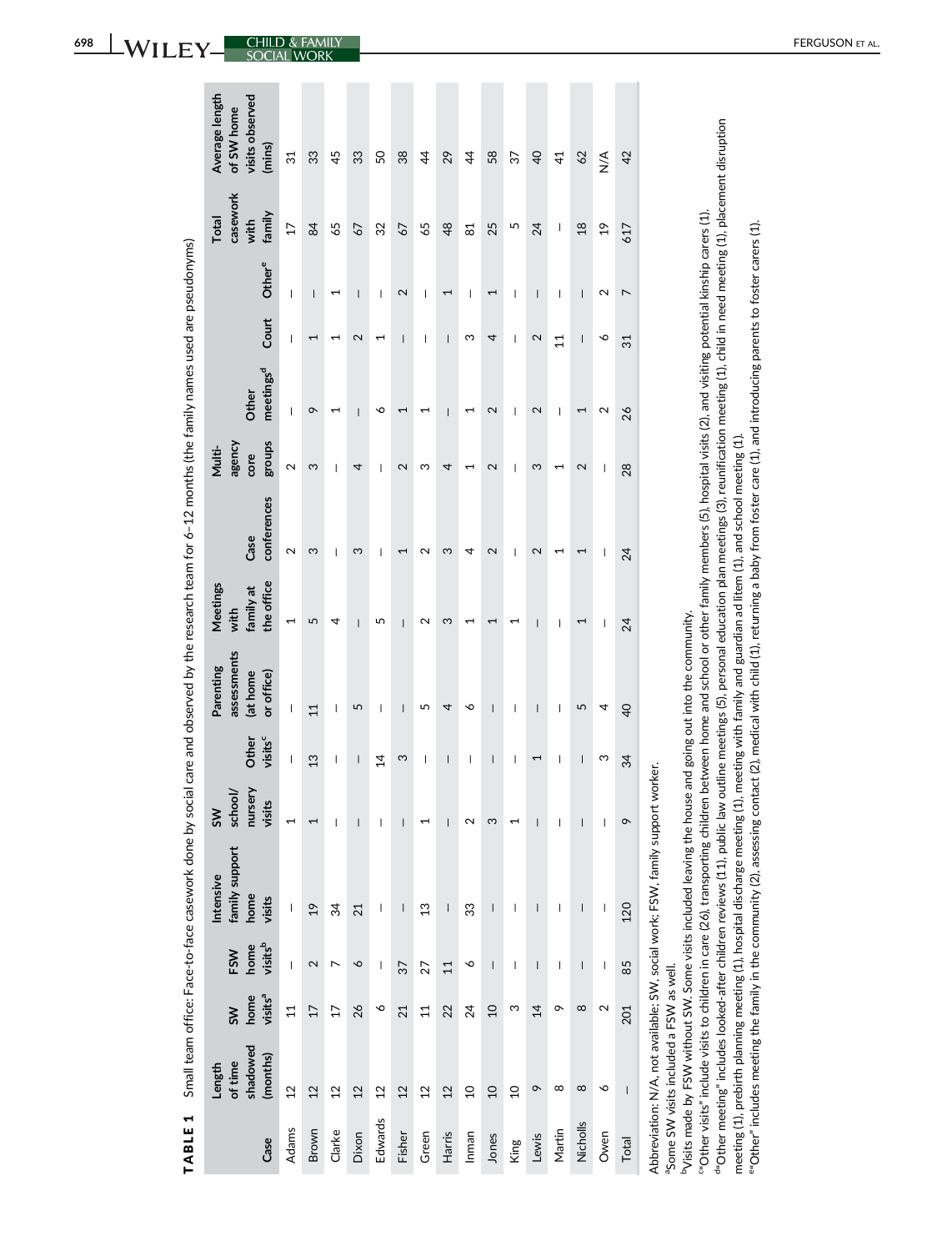| ١                                                    |
|------------------------------------------------------|
| ï<br>ì<br>Ó                                          |
| ļ                                                    |
|                                                      |
|                                                      |
|                                                      |
| ۱<br>l                                               |
|                                                      |
| j                                                    |
|                                                      |
| ׇ֚֘֡֡                                                |
| ׇ֚֓֡<br>֠                                            |
|                                                      |
| ś                                                    |
|                                                      |
|                                                      |
|                                                      |
|                                                      |
| ţ<br>֚֓֡                                             |
| Í                                                    |
| ֡֡֡֡֡֡֡֡                                             |
| I<br>ļ                                               |
| ï<br>Ï                                               |
|                                                      |
| ï<br>֚֕֡֡<br>۱<br>i                                  |
|                                                      |
| j                                                    |
| Ó<br>֠<br>i<br>י                                     |
| ׇ֬֕֕                                                 |
|                                                      |
|                                                      |
|                                                      |
| í<br>۱                                               |
| Ó                                                    |
| ֕<br>$\overline{a}$<br>Ì                             |
| l                                                    |
| ׇ֚֓                                                  |
| l                                                    |
| ׇ֚֚֬֓֕֓֕֬֓֡֬֓֬֓֬֓֬֓֬֓֬֓֬֓֬֓֬֓֬֓֬֓֬֓֬֓֬֓֬֓֬           |
|                                                      |
|                                                      |
|                                                      |
| j                                                    |
| ׇ֘֒                                                  |
| į                                                    |
| $\overline{a}$                                       |
|                                                      |
| l                                                    |
| ļ<br>ì                                               |
| <br>ì<br>ļ                                           |
| ֧֧֧֧֧֧֧֧֧֧֦֧֧֦֧֚֚֚֚֚֚֚֡֓֓֓֓֓֓֓֓֓֓֓֓֓֓֓֓֜֓            |
| ֠                                                    |
|                                                      |
|                                                      |
| ֕                                                    |
| ׇ֚֓֡<br>I                                            |
|                                                      |
|                                                      |
|                                                      |
| ļ                                                    |
| $\overline{a}$                                       |
| l                                                    |
| $\overline{a}$                                       |
|                                                      |
|                                                      |
| ť<br>l                                               |
| ׇׇ֚֕֡<br>l                                           |
| ֧֧֧֧֦֧֧֚֚֚֚֚֚֚֚֚֚֚֚֚֚֚֚֚֚֚֚֚֚֚֚֬֝֓֝֓֡֝֬֜֡֓<br>i<br>١ |
| ŀ                                                    |
|                                                      |

| Case      | Shadowed<br>(months)<br>of time<br>Length                                                                                                                                                                                                                                                                                                                                                                                                                    | Social<br>home<br>work<br>visits | support<br>worker<br>Family<br>home<br>visits                                                                                                                                                                                                                                                                                                                                                                  | Intensive<br>support<br>family<br>home<br>visits | nursery<br>visits<br>worker<br>school/<br>Social | Other<br>visits <sup>b</sup>          | assessments<br>Parenting<br>(home or<br>office) | Meetings<br>the office<br>family at<br>with | conference<br>Case | agency<br>Group<br>Multi-<br>core | meeting <sup>c</sup><br>Other | Court                    | Other <sup>d</sup>       | casework<br>family<br>Total<br>with | observed<br>Average<br>length<br>of SW<br>home<br>(mins)<br>visits |
|-----------|--------------------------------------------------------------------------------------------------------------------------------------------------------------------------------------------------------------------------------------------------------------------------------------------------------------------------------------------------------------------------------------------------------------------------------------------------------------|----------------------------------|----------------------------------------------------------------------------------------------------------------------------------------------------------------------------------------------------------------------------------------------------------------------------------------------------------------------------------------------------------------------------------------------------------------|--------------------------------------------------|--------------------------------------------------|---------------------------------------|-------------------------------------------------|---------------------------------------------|--------------------|-----------------------------------|-------------------------------|--------------------------|--------------------------|-------------------------------------|--------------------------------------------------------------------|
| Anderson  | 12                                                                                                                                                                                                                                                                                                                                                                                                                                                           | 21                               | $\begin{array}{c} \hline \end{array}$                                                                                                                                                                                                                                                                                                                                                                          | $\begin{array}{c} \hline \end{array}$            | $\mathbf{\Omega}$                                | $\overline{\phantom{a}}$              | 1                                               | $\overline{\phantom{a}}$                    | $\mathbf{\Omega}$  | 4                                 | S                             | $\overline{\phantom{a}}$ | $\overline{\phantom{a}}$ | 33                                  | 39                                                                 |
| Singh     | 12                                                                                                                                                                                                                                                                                                                                                                                                                                                           | 28                               | $\sf I$                                                                                                                                                                                                                                                                                                                                                                                                        | $\sf I$                                          |                                                  | $\overline{\phantom{a}}$              | $\overline{\phantom{a}}$                        | $\overline{ }$                              | ς                  | $\sim$                            | $\overline{\phantom{a}}$      | $\overline{\phantom{a}}$ | $\overline{\phantom{a}}$ | 51                                  | 75                                                                 |
| Carter    | 12                                                                                                                                                                                                                                                                                                                                                                                                                                                           | $\overline{Q}$                   | I                                                                                                                                                                                                                                                                                                                                                                                                              | $\frac{8}{18}$                                   | $\frac{8}{10}$                                   | I                                     | 4                                               | က                                           | ω                  | 5                                 | ı                             | I                        | I                        | 89                                  | $\overline{4}$                                                     |
| Dean      | 12                                                                                                                                                                                                                                                                                                                                                                                                                                                           | $\overline{16}$                  | $\overline{\phantom{a}}$                                                                                                                                                                                                                                                                                                                                                                                       | $\overline{\phantom{a}}$                         |                                                  | $\overline{\phantom{a}}$              | 2                                               | $\circ$                                     | S                  | $\sim$                            | $\overline{\phantom{a}}$      | $\overline{1}$           | $\overline{\phantom{a}}$ | 33                                  | 36                                                                 |
| Eastwood  | 11                                                                                                                                                                                                                                                                                                                                                                                                                                                           | $\overline{21}$                  | $\overline{\phantom{a}}$                                                                                                                                                                                                                                                                                                                                                                                       | $\overline{\phantom{a}}$                         | ∞                                                | 1                                     | S                                               | 2                                           | $\mathbf{\Omega}$  | I                                 | ı                             | 1                        | I                        | 57                                  | 28                                                                 |
| Foster    | 11                                                                                                                                                                                                                                                                                                                                                                                                                                                           | 15                               | $\overline{\phantom{a}}$                                                                                                                                                                                                                                                                                                                                                                                       | $\overline{\phantom{a}}$                         |                                                  | $\overline{\phantom{a}}$              | I                                               | $\overline{\phantom{a}}$                    | I                  | 2                                 | S                             | I                        | 4                        | 26                                  | 28                                                                 |
| Griffiths | ᡐ                                                                                                                                                                                                                                                                                                                                                                                                                                                            | 11                               | $\overline{\phantom{a}}$                                                                                                                                                                                                                                                                                                                                                                                       | $\overline{\phantom{a}}$                         |                                                  | ı                                     | $\overline{\phantom{a}}$                        | $\overline{\phantom{a}}$                    |                    | $\overline{\phantom{a}}$          |                               | $\overline{\phantom{a}}$ | $\overline{\phantom{a}}$ | $\mathfrak{L}$                      | 57                                                                 |
| Hughes    | $\sim$                                                                                                                                                                                                                                                                                                                                                                                                                                                       | $\Omega$                         | $\overline{\phantom{a}}$                                                                                                                                                                                                                                                                                                                                                                                       | $\overline{\phantom{a}}$                         | 4                                                | 4                                     | $\overline{\phantom{a}}$                        | 12                                          | 1                  | $\overline{\phantom{a}}$          | ω                             | $\overline{\phantom{a}}$ | $\overline{\phantom{a}}$ | 34                                  | 38                                                                 |
| Irons     | $^{\circ}$                                                                                                                                                                                                                                                                                                                                                                                                                                                   | ω                                | $\overline{\phantom{a}}$                                                                                                                                                                                                                                                                                                                                                                                       | $\overline{\phantom{a}}$                         |                                                  | $\overline{\phantom{a}}$              | 1                                               | 1                                           | -1                 | 1                                 | 2                             | I                        | 1                        | ∘                                   | $\frac{3}{4}$                                                      |
| Jenkins   | $\overline{ }$                                                                                                                                                                                                                                                                                                                                                                                                                                               | S                                | $\overline{\phantom{a}}$                                                                                                                                                                                                                                                                                                                                                                                       | $\overline{\phantom{a}}$                         |                                                  | S                                     | $\overline{\phantom{a}}$                        | $\overline{\phantom{a}}$                    | 2                  | 2                                 | $\overline{\phantom{0}}$      | ſ                        | $\overline{\phantom{a}}$ | 12                                  | 53                                                                 |
| Kelly     | $\breve{~}$                                                                                                                                                                                                                                                                                                                                                                                                                                                  | $\overline{\phantom{0}}$         | $\overline{\phantom{a}}$                                                                                                                                                                                                                                                                                                                                                                                       | $\overline{\phantom{a}}$                         |                                                  | $\overline{\phantom{a}}$              | $\overline{\phantom{a}}$                        | I                                           | T                  | T                                 | Z                             | I                        | I                        | 4                                   | 54                                                                 |
| Lloyd     | $\overline{ }$                                                                                                                                                                                                                                                                                                                                                                                                                                               |                                  | Data not available                                                                                                                                                                                                                                                                                                                                                                                             |                                                  |                                                  |                                       |                                                 |                                             |                    |                                   |                               |                          |                          |                                     | 59                                                                 |
| Marshall  | $\overline{ }$                                                                                                                                                                                                                                                                                                                                                                                                                                               | ${}^{\circ}$                     | $\overline{\phantom{a}}$                                                                                                                                                                                                                                                                                                                                                                                       | $\overline{\phantom{a}}$                         |                                                  | $\overline{\phantom{a}}$              | $\overline{\phantom{a}}$                        | $\overline{\phantom{a}}$                    | ω                  | $\overline{\phantom{0}}$          | $\mathsf{I}$                  | $\mathsf{I}$             | I                        | $\overline{2}$                      | 38                                                                 |
| Newton    | 5                                                                                                                                                                                                                                                                                                                                                                                                                                                            | 5                                | I                                                                                                                                                                                                                                                                                                                                                                                                              | I                                                |                                                  | 1                                     | I                                               | I                                           | 2                  | I                                 | T                             | 1                        | ı                        | $\sigma$                            | 59                                                                 |
| Osborne   | 5                                                                                                                                                                                                                                                                                                                                                                                                                                                            | $\overline{ }$                   | $\overline{\phantom{a}}$                                                                                                                                                                                                                                                                                                                                                                                       | $\overline{\phantom{a}}$                         | I                                                | $\begin{array}{c} \hline \end{array}$ | $\overline{\phantom{a}}$                        | 1                                           | 1                  | ω                                 | $\overline{\phantom{a}}$      | I                        | I                        | $^{12}$                             | 56                                                                 |
| Total     |                                                                                                                                                                                                                                                                                                                                                                                                                                                              | 189                              | $\begin{array}{c} \rule{0pt}{2ex} \rule{0pt}{2ex} \rule{0pt}{2ex} \rule{0pt}{2ex} \rule{0pt}{2ex} \rule{0pt}{2ex} \rule{0pt}{2ex} \rule{0pt}{2ex} \rule{0pt}{2ex} \rule{0pt}{2ex} \rule{0pt}{2ex} \rule{0pt}{2ex} \rule{0pt}{2ex} \rule{0pt}{2ex} \rule{0pt}{2ex} \rule{0pt}{2ex} \rule{0pt}{2ex} \rule{0pt}{2ex} \rule{0pt}{2ex} \rule{0pt}{2ex} \rule{0pt}{2ex} \rule{0pt}{2ex} \rule{0pt}{2ex} \rule{0pt}{$ | 18                                               | 39                                               | $\sim$                                | 10                                              | 32                                          | 24                 | 29                                | 15                            | 2                        | 4                        | 371                                 | 42                                                                 |
|           | "Other meetings" include child in need meetings (9), public law outline (4), personal education plan meeting (1), and looked-after child review (1).<br>"Other" includes family support worker assessment sessions at school (4).<br>"Other visits" include visits to children in care (4), hospital visits (4, including 2 to remove children), and prison visit (1)<br>aNine "professionals only" meetings also took place without family members present. |                                  |                                                                                                                                                                                                                                                                                                                                                                                                                |                                                  |                                                  |                                       |                                                 |                                             |                    |                                   |                               |                          |                          |                                     |                                                                    |

FERGUSON ET AL.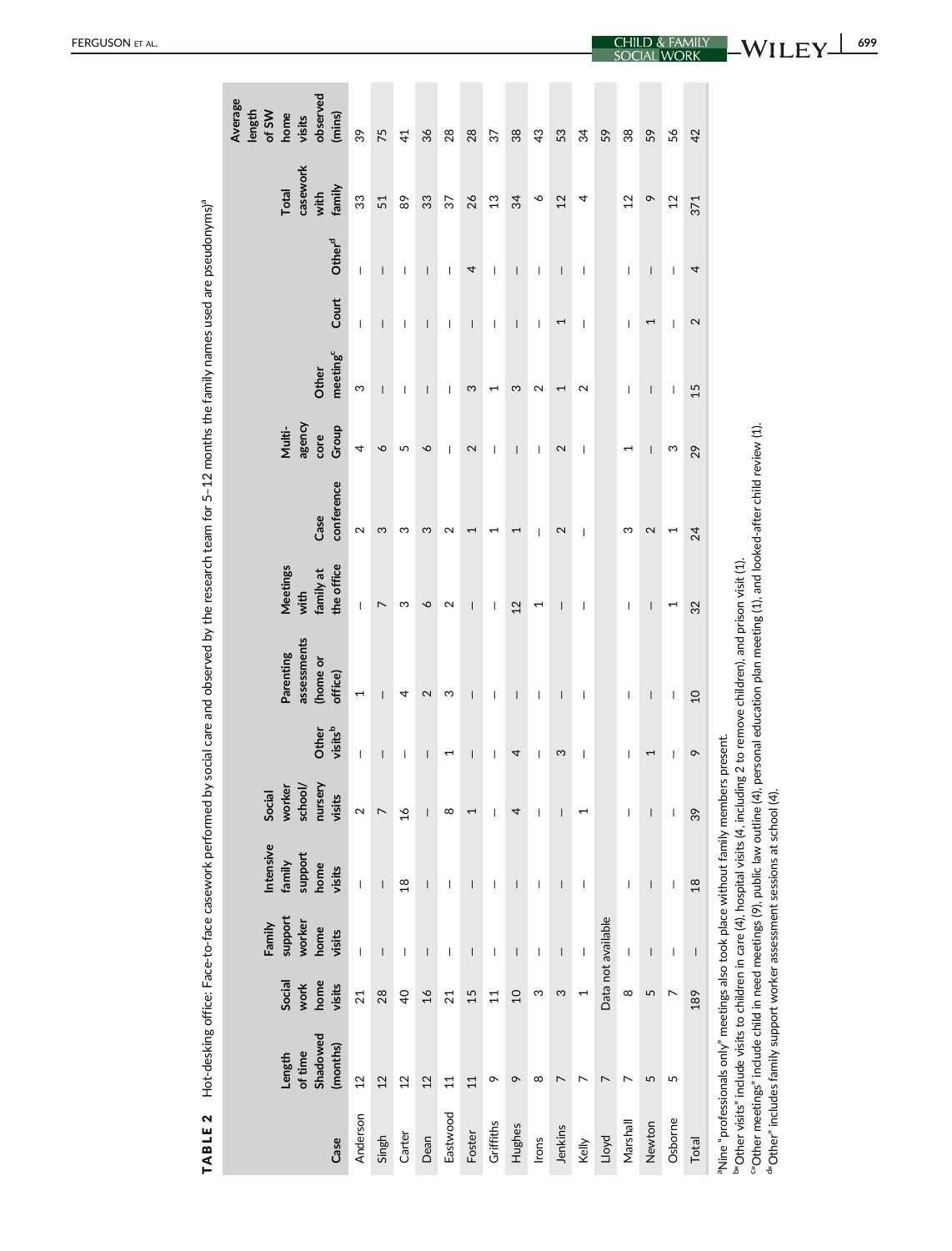**700 WILEY CHILD & FAMILY CHILD & FAMILY CONTRACT CONTRACT CONTRACT CONTRACT CONTRACT CONTRACT CONTRACT CONTRACT CONTRACT CONTRACT CONTRACT CONTRACT CONTRACT CONTRACT CONTRACT CONTRACT CONTRACT CONTRACT CONTRACT CONTRACT C** 

complex need cases, social workers saw children and families on average every 2 weeks, and in some cases weekly.

Tables 1 and 2 represent the activities carried out by social care in a manner that enables recognition of the variety of work that is done and the different purposes of interactions with children and families. For example, parenting assessments may have some therapeutic impact, but their primary purpose is to assess capacity to care for children. They could have been included in a global category of "home visits," but we have separated them to make visible the distinct activities undertaken. This means that the category of home visits does not merely represent activities that took place in family homes but is used as social workers in the study mostly did, to refer to encounters in domestic spaces that had an intent to establish the safety and well-being of children and work with parents and other carers to create change. The family home emerged as by the key location where social work and family support work are carried out. The home visit is by far the most significant methodology used in longterm child protection social care work, accounting for just over half (51%) of all kinds of encounters between workers and families. The next most frequent interactions were at case conferences and multiagency "core groups" (14%), meetings with families in the office (8%), and visits to schools and nurseries (6%). Overall, 78% of interactions between social workers and families involved visits to the home or other places, while 22% of interactions were at formal meetings in office type settings. These figures were remarkably similar across the sites, 80% and 20% in the HDO and 77% and 23% in the STO.

The length of individual home visits varied from case to case and often differed from week to week, month to month, depending on the purpose of the encounter, usually falling between 28 min and an hour (see Tables 1 and 2). When calculated as an overall average, social workers' home visits at both sites lasted exactly the same amount of time: 42 min per home visit. Although once again we acknowledge that this is a small sample, it does provide the first systematic information on the amounts of time social workers spend with children and families both on individual encounters and in the frequency with which they relate together over time and where those encounters go on.

# 5 | SOCIAL WORK IN PRACTICE

We will now illustrate how these organizational dynamics, cultures, and casework appeared in practice by providing a typical example from each research site. At the STO, the Fisher family had 68 interactions with children's social care over the course of the year: 21 home visits by social workers, 37 home visits by family support workers, two child protection conferences and multi-agency "Core Group" meetings. Of these, the research observed eight home visits, two conferences, one core group and the mother, "Beverley", was interviewed once. The family had been known to social care on and off for many years due to drug abuse, domestic abuse, "chaotic" home conditions, and child neglect. A few months before the research began, the two children were almost taken into care, but with help from addiction services as well as social care, Beverley managed to stop taking drugs. Over the course of the year, we observed a relationship between Beverley and social care that was generally cooperative, but there were occasional outbursts from Beverley when she got to the end of her tether with life and felt overwhelmed with too much professional involvement. If she was being challenged about possibly taking drugs, or not being allowed to see relatives who were deemed too risky by social care, Beverley got angry. Children's social care showed their trustworthiness and reliability by always going back and trying to understand and empathize with her.

Home visits to the Fishers lasted an average of 38 min, and on all of the eight home visits we observed, the social workers and family support worker immersed themselves in Beverley's and the children's lives. They helped her with housework, with child care, and to learn parenting skills, gave her lifts in their cars to appointments, and contacted agencies like housing and welfare benefits on her behalf. Sometimes they relieved the family's poverty by giving them money and other material support. When interviewed at the end of the fieldwork, the social worker said "The practical stuff is important to Beverley because she doesn't get it from her family." They listened to her and helped her process her guilt, shame, and other feelings about the past and present. They regularly related to all the children, using play as well as talk and touch, including holding the baby. At the time of the case conference in Month 9 of the case being shadowed, Beverley had been drug free for a year, and the Chair called it a "magic moment" and told her to be proud. The children came off the child protection plan. When interviewed for the research in Month 5, Beverley said of social care "they're supportive and very helpful. And like I said, they helped change my life really for the better. And my kids are happy. My kids are a lot happier."

Because the family support worker, social worker, and team manager shared the same small team office, they were often observed having impromptu discussions about the case. At one of these half way through the year, they came to recognize differences in how they saw things. The family support worker had been feeling depressed about the family and said she felt "dreadful" when she leaves the home because she is so worried, although she cannot put her finger on what it is that is distressing her so. This raised anxiety in the social worker that she does not have the same level of concern and thinks she is probably missing something. The social worker wonders whether because she has worked with Beverley for a very long time and has a good relationship with her, if her "good enough" has been distorted by how serious the family problems were before, but feels that things have improved a lot. The family support worker questioned whether she overidentifies with the family and stressed how she feels "sad, helpless and hopeless – worried that it's just teetering on the edge" and that Beverley is only just coping and there is little left for the children. All three of them talk about "instinct," a kind of a "sense" of how things are in families. The discussion seemed to help them to realize that the sadness, helplessness, and hopelessness they were feeling were probably Beverley's feelings that she had projected into them. The team manager suggested the social worker and family support worker do a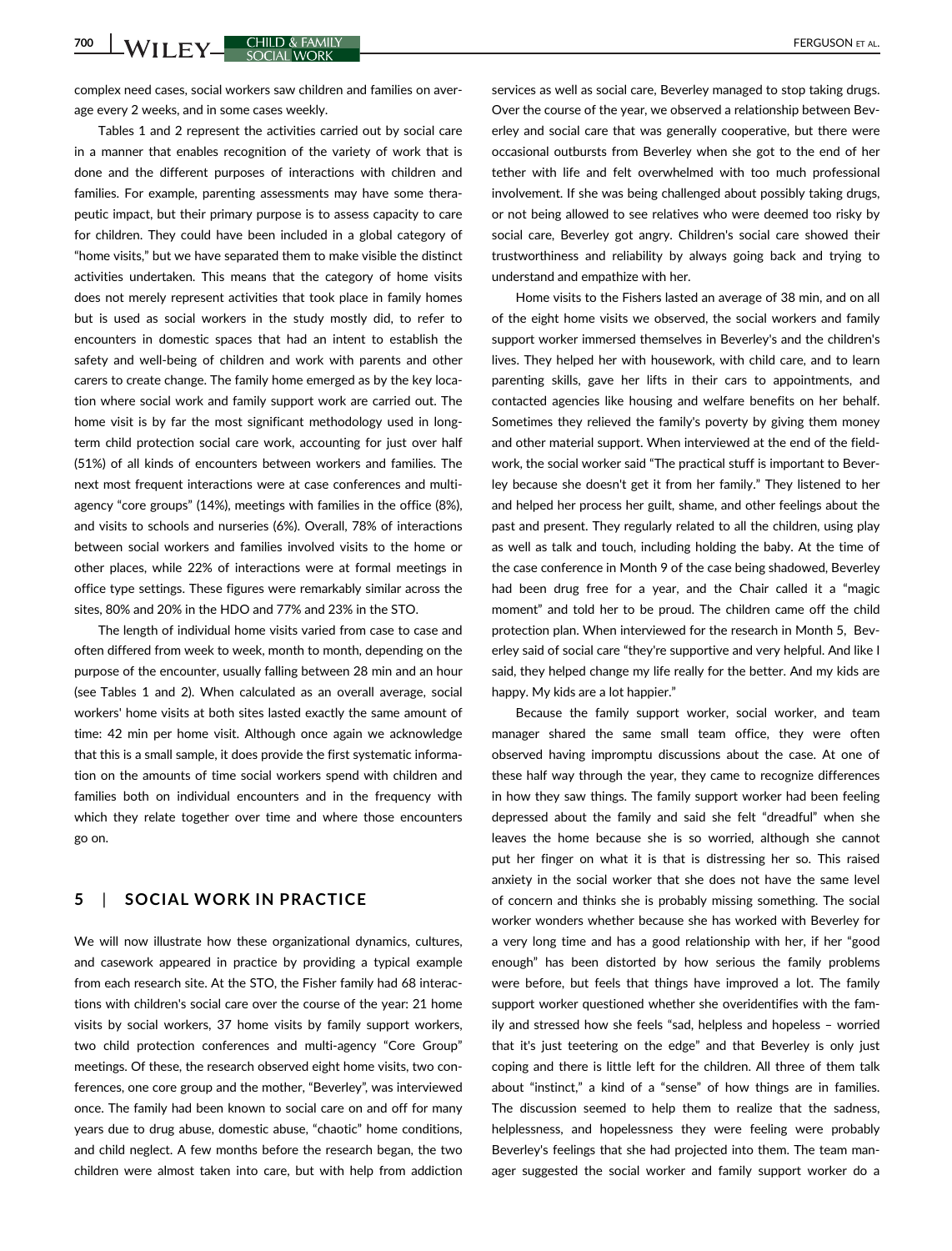joint visit and then take some time to reflect on what they have seen, which they did that same day. She tells them to keep discussing it and acknowledging how they are feeling and also offered

to do a joint visit with them if this would help. Although this level of reflection was by no means achieved in every case and although family support workers were only involved in some cases, it typifies the culture of the STO and the gains in having family support workers, social workers, and team managers physically working so closely together. At the HDO site, because there were no on-site family support workers and virtually none off-site either, nearly all of the face-to-face work with families was undertaken by the social workers. The Singh family had 51 interactions with their social worker over the course of the year: 28 on home visits, three at case conferences, six multi-agency core group meetings, seven visits to the office (father only), and seven school visits by the social worker. Of these, the research team observed five home visits, two office visits, two core group meetings, and a case conference. The concerns surrounded domestic abuse by the father and its effects on the three children (aged 9, 7, and 4 years). The parents had moved from India, and initially the mother, Shirin, did not want anything to be done about her husband's abuse of her due to his coercive control and expectations that the man is the head of the home.

The social worker devoted a lot of time to the family, her regular home visits lasting an average of 75 min. Through this regular visiting pattern and a challenging but empathetic approach, the social worker built a relationship of trust with Shirin, who disclosed more and more about the father's abuse, poor mental health, gambling addiction, and heavy drinking. He moved out of the family home in Month 1, and the social worker met with him regularly at the office, doing work around gender roles and the effects of his behaviour on his wife and children. The work she did with Shirin focused on her safety, healthy relationships, and the effects of witnessing domestic abuse on children. When she saw them on their own (usually in school), the children repeatedly told her they did not want their father to return home, which the social worker shared with Shirin. By Month 7, the mother's confidence had grown to the extent that she got a part-time job and she now accepted that her husband's abuse of her was harming the children. In Month 9, when interviewed for the research, Shirin said she was "very nervous when [social worker] arrived, we had a problem to sort out, she's good, always helping. We are happy with her. She teaches me how to help the kids." In Month 10, the parents briefly trialled getting back together (while living apart), and as a result, the child protection plan was extended. Shortly after, Shirin decided that she did not want to resume the relationship, but she was keen for the father to maintain a relationship with the children.

The social worker undertook all this work on her own, but did discuss it with her manager in monthly supervisions. She was initially based in a team of workers who connected well together, but during Month 3 was moved to another team. She liked the original desk she had claimed in the hot-desking environment, so she did not move to where the rest of her new team sat. During our extensive observations, we did not see the social worker having any discussions about this case with other workers. While this social worker—like others in the study—developed meaningful relationships with some families that made a difference, by Month 7 she was really struggling with the pressure of her job and only remained at the office because she liked her manager. She stayed for another year and then left. This typifies our finding that social workers at this hot-desking site did some meaningful relational work, but due to the highly individualized way in which the work was done and the fragmented and individualistic organizational culture, this was rarely sustainable over the long term. The longest any worker had stayed at this office was 5 years; most left within a year, and we saw several agency workers walk out after a day. At the STO meanwhile, most social workers had worked there for at least 5 years and some for between 10 and 20 years.

# 6 | DISCUSSION

This paper has sought to contribute to filling the gap in knowledge about social work's core practices, by providing original data on where long-term social work is done, how long social work encounters last, and the kinds of relationships and organizational cultures that both shape and arise from this work. The study has limitations. The samples are small, which was necessary to enable us to gather and manage the large amount of detailed data such longitudinal ethnographic research requires. Future research could choose to incorporate larger samples of cases by reducing the numbers of observations of office interactions and encounters with service users, but this would compromise the depth of the data gathered. Research based solely on a large sample of case files of long-term cases would produce valuable insights into the regularity of contact with families, but would also sacrifice acquiring deeper knowledge about organizational climate, culture, and how practice is performed and experienced. Comparisons between the two research sites are in some respects quite crude in that the cases at each site are not all alike. Yet the findings do reveal some significant similarities and differences that enable us to reach some broader conclusions about the nature and culture of social work.

Social workers at both sites did similar types of relational work with families; the home was the key place where children and families were seen, they visited them at least once every 2 weeks and sometimes more, and typical visits lasted around 42 min. However, families in the STO received 60% more of the broader social care service than at the HDO, largely due to the significant input of family support work there. This not only meant that families at the HDO received significantly less social care services than those at the STO but that the weight of responsibility on social workers was greater and more individualized at the HDO because, although elements of risk assessment and management were shared by other professionals, social workers largely worked with families on their own. The pressure and stress this brought was a factor in why so many social work staff left the HDO site.

At the STO on the other hand, because social workers were colocated with their team manager and family support workers and in high risk cases also could call upon other intensive family support services, this created a shared experience of working together with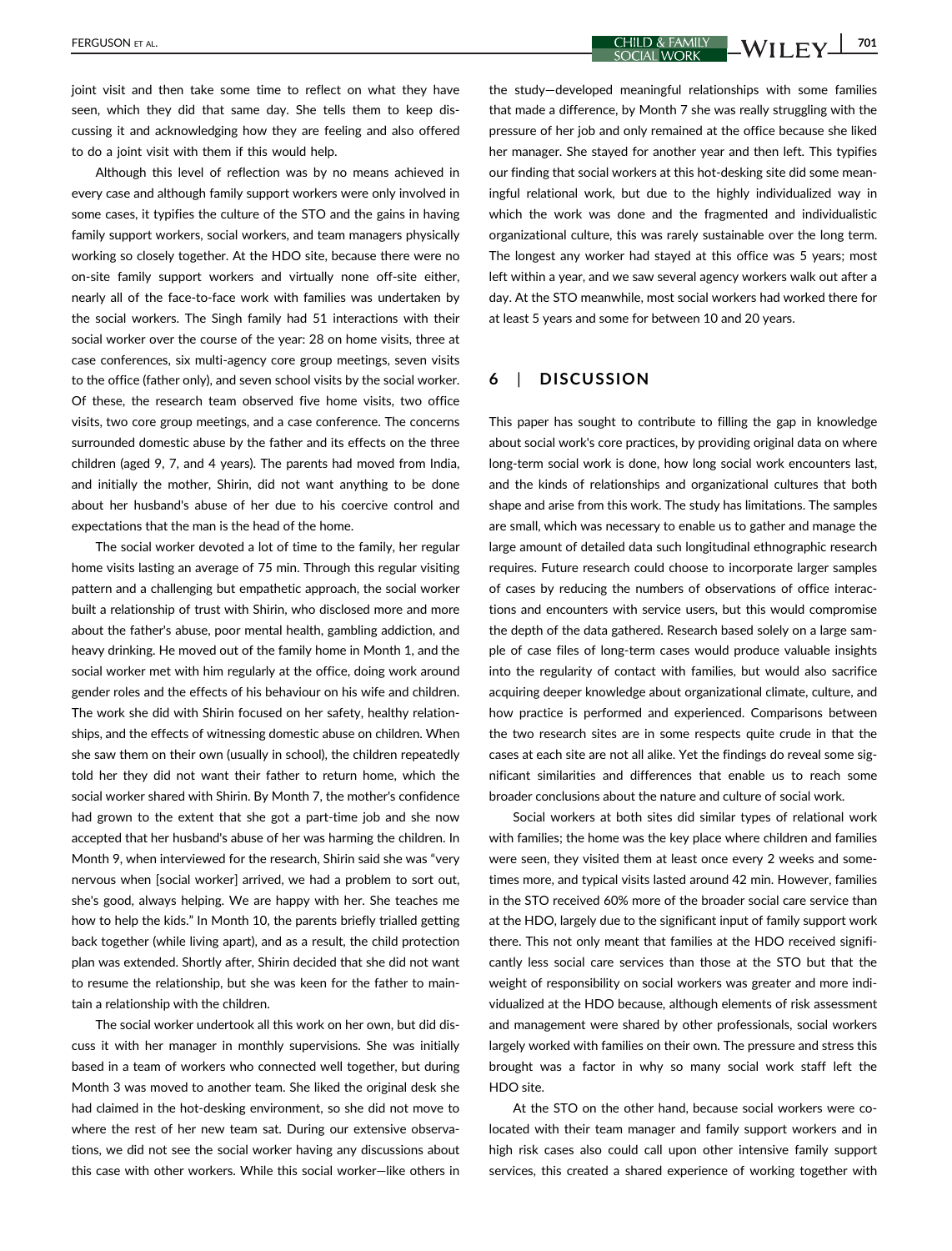**702 WILEY CHILD & FAMILY CHILD & FAMILY COOL** 

families. Although it was a scarce resource, social workers knew that the option was there to visit jointly with their family support colleague should they need the help. This generated a supportive culture for social workers as well as families. Having a co-worker also meant that the families and the workers' experiences of working with them were regularly discussed, which we witnessed happening continually in the small team offices, generating a culture of reflection and on-going dialogue about the work. And because team managers also shared the small room, they were constantly engaged in discussions and giving "live" supervisory support. This kind of reflective culture is vitally important in creating the space for thinking and the containment of emotion that prevents children from becoming invisible and that promotes helpful social work (Ferguson, 2017, 2018b).

However, this model should not be idealized. It brought challenges, such as some workers feeling that being constantly visible to their managers was sometimes uncomfortable, and the latter sometimes felt hemmed in because they had no space away from their staff. But while we saw social workers at the HDO site sometimes talking about their cases with colleagues and managers, generally, levels of dialogue and thinking together about the families and the work were lower. This was a product of the lack of intimacy imposed by the large call centre type room, hot-desking (and when they did claim a desk whether it was actually located with their team), and the distant location of the team managers in a different room. Viewed as a complex system (Urry, 2003), this shows how social work and child protection and the culture of individual teams and offices are made through the interactions between organizational structures, policies, office designs, practice models, workers' knowledge and skills, and service users' actions. These findings are supported by other research that found that while individual factors (like worker's skill levels) contribute to the development of resilience and burnout in child protection social work, organizational factors are major predictors of staff retention and turnover and that generally smaller teams work better (Antonopoulou et al., 2017, p. 44). But we have gone further by showing how culture is also made from the bottom up, or at the "front line," in how the availability of resources such as family support services, social workers co-working with such colleagues, and the proximity of managers makes a vital contribution to how reflective, sustaining, and effective organizational cultures are.

# 7 | CONCLUSION

These findings both confirm and disrupt the existing social work knowledge base. They challenge the dominant impression given in the literature that due to a managerial and audit culture, social workers generally are only able to visit children and families as often as statutory procedures permit—about once a month. As has been shown, at both sites, visits and other meetings were in some cases much more regular than prescribed by statutory rules, and their frequency was set between the social worker, manager, and often the family, according to how often it was thought they were needed and the average was every 2 weeks. This should not be taken to mean that this occurs for all families all of the time when the need for it is established. Both sites were significantly affected by Government inspection, regulation of managers and practitioners and the audit culture, austerity, and budget cuts local authorities across the United Kingdom were experiencing, and the social work departments were under huge pressure to prioritize cases, and it was not possible to provide the same level of contact and high support to all the families who needed it. These findings support the argument that how services are provided needs to be rethought and shifted to a more social model of child protection, which have family support services at their heart (Featherstone, Gupta, Morris, & White, 2018). In some long-term cases we observed, the child and family only received one visit a month, and this was intentional, planned, and acceptable to the family. But in some others where this low level of involvement occurred, it was not well thought out or intentional, but was reactive, and a consequence of workers losing sight of families due to pressure of work, their distance from the office (Disney, et al., 2019), workers going off sick or leaving, and delay in transferring the case, or avoidance of the family because they did not want involvement or were difficult to work with. This fits with Jeyasingham's ethnographic study of an agile social work team that found they spent significant periods working outside the office, in cafes, cars, and their own homes, yet there was "no evidence of social workers engaging in more community-oriented work, working in places that made them more accessible to families, using a wider range of communication strategies with children and their families or even just spending more time with them" (Jeyasingham, 2018, p. 15).

However, that valuable study, like so many others, did not observe practice with service users. Our observational and other data have shown that decisions to see families regularly were not simply influenced by office designs or crude external performance indicators. Drawing on relational, systemic, and complexity theories, the paper has argued that the creation of organizational cultures and how social work is done are not reducible to single influences. When meaningful long-term social work goes on, how it is delivered and experienced and the culture of the organization varies and is shaped by the interaction between the presence or absence of resources like family support, office and service design, and practitioners', managers', and service users' experiences of practice. Social workers' experience of working relationally with families and colleagues makes a vital contribution to the culture of the organization, how reflective and helpful it is, how much individual responsibility social workers carry for sustaining relationships and creating change, and how well supported workers as well as families feel.

#### FUNDING INFORMATION

The research on which this paper is based was funded by the Economic and Social Research Council, Grant Number ES/N012453/2.

#### ACKNOWLEDGEMENTS

We are deeply grateful to the local authorities, managers, social workers, family support workers, admin staff, and families for their